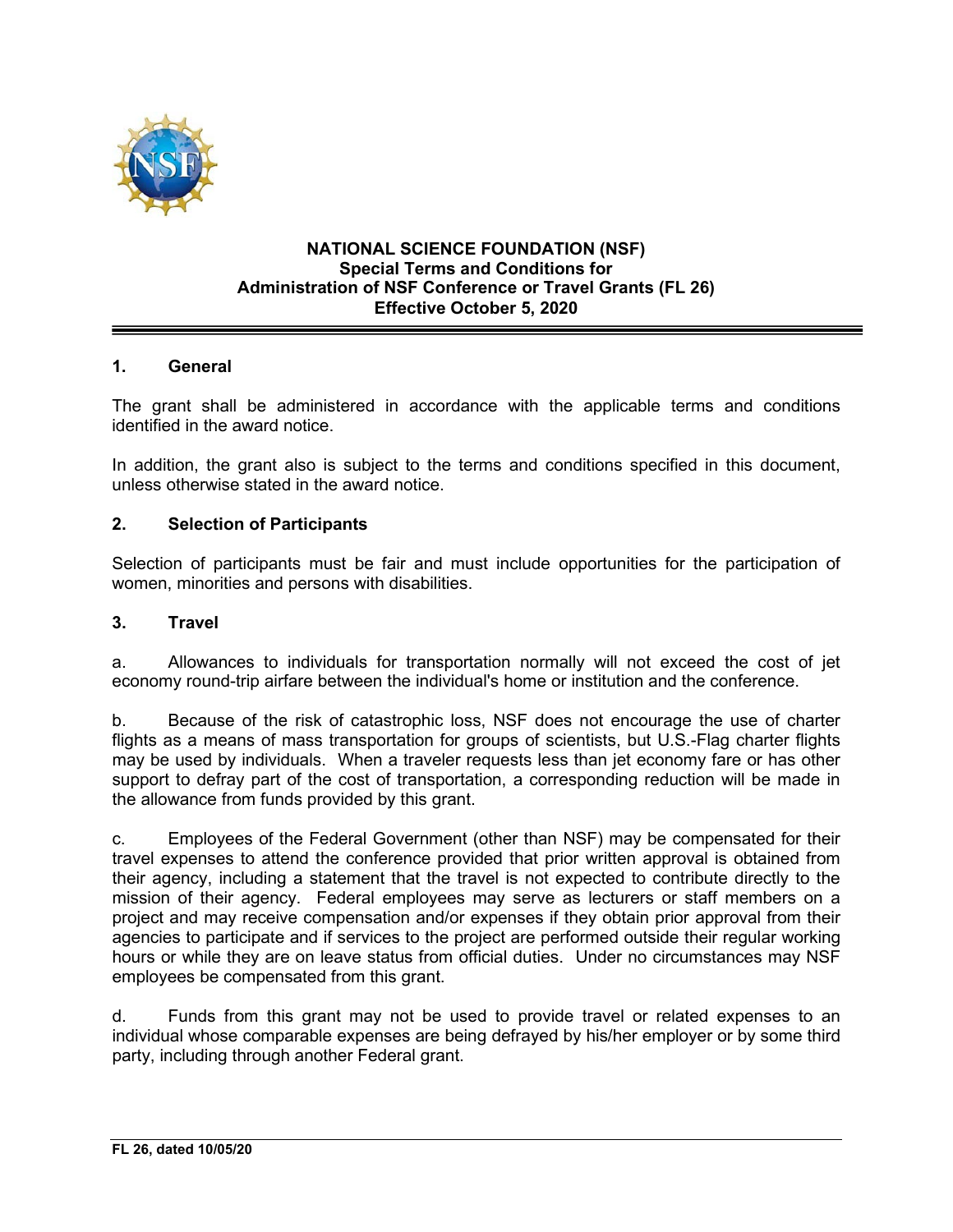e. Funds provided by this grant may not be used for travel or per diem expenses of dependents.

f. Further NSF approval of separate trips by persons to attend the conference is not required.

g. Any air transportation to, from, between, or within a country other than the U.S. of persons or property, the expense of which will be assisted by NSF funding, must be performed in accordance with Article 14, "*Travel*" of the NSF *Agency Specific Requirements* (ASR) to the *Research Terms and Conditions* (RTC).

h. NSF assumes no responsibility for securing passports or visas required by any person because of his/her participation in an NSF-supported project.

i. Costs of entertainment, amusement, diversion and social activities and any costs directly associated with such activities (such as tickets to shows or sporting events, meals, lodging, rentals, transportation and gratuities) are unallowable. Travel, meal and hotel expenses of grantee employees who are not on travel status also are not permitted.

The grantee also must consult the NSF *Proposal & Award Policies & Procedures Guide* (PAPPG) [Chapter II.E.7,](https://nsf.gov/pubs/policydocs/pappg20_1/pappg_2.jsp#IIE7) which provides additional coverage on allowability of costs associated with conferences

## **4. Harassment-Free Environment**

For any grant that provides support for an NSF-sponsored conference (in whole or in part), the grantee is required to have a policy or code-of-conduct that addresses sexual harassment, other forms of harassment, and sexual assault, and that includes clear and accessible means of reporting violations of the policy or code-of-conduct. The policy or code-of-conduct must be disseminated to conference participants prior to attendance at the conference as well as made available at the conference itself.

## **5. Program Income**

In lieu of Article 30.b "*Program Income*", of the NSF ASR to the *Research Terms and Conditions*, substitute the following:

Unless otherwise specified in the grant, program income received or accruing to the grantee during the period of the grant should be designated for deductive treatment and must be remitted to NSF by crediting costs otherwise chargeable against the grant. Program Income in excess of the grant will be remitted to NSF electronically or by check payable to the National Science Foundation.